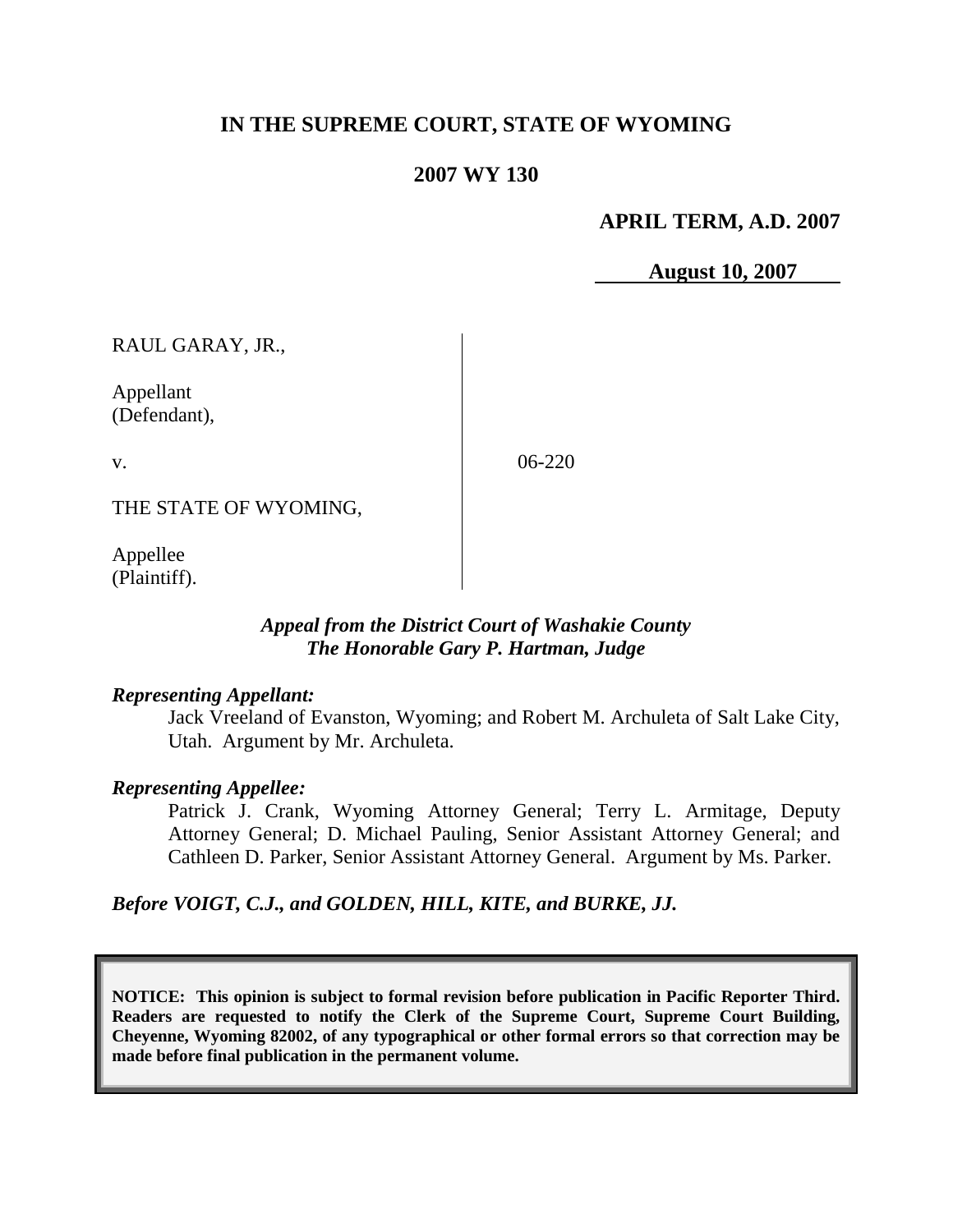## **VOIGT, Chief Justice.**

[¶1] The appellant contends that there was insufficient evidence to support his conviction for third-degree sexual assault. We affirm.

#### **STANDARD OF REVIEW**

[¶2] Our standard for reviewing a sufficiency of the evidence claim is as follows:

When reviewing a sufficiency of the evidence claim in a criminal case, we must determine whether a rational trier of fact could find the essential elements of the crime were proven beyond a reasonable doubt. We do not consider conflicting evidence presented by the unsuccessful party, and afford every favorable inference which may be reasonably and fairly drawn from the successful party's evidence. We have consistently held that it is the jury's responsibility to resolve conflicts in the evidence. We will not substitute our judgment for that of the jury, . . . our only duty is to determine whether a quorum of reasonable and rational individuals would, or even could, have come to the same result as the jury actually did.

*Kenyon v. State*, 2004 WY 100, ¶ 14, 96 P.3d 1016, 1022 (Wyo. 2004) (quoting *May v. State*, 2003 WY 14, ¶ 11, 62 P.3d 574, 578 (Wyo. 2003) (citations and quotation marks omitted)). Stated somewhat differently, with emphasis upon witness credibility determinations, our standard of review has been identified as follows:

> When the issue of sufficiency of the evidence is raised on appeal, this Court must respect the role of the fact-finder, in this case the jury, to weigh the credibility of the respective witnesses. A jury is entitled to weigh and disregard any evidence intended to discredit the witnesses for the State. *Broom v. State*, 695 P.2d 640, 642 (Wyo. 1985). This Court does not second-guess the credibility determinations of the jury. *Estrada-Sanchez v. State*, 2003 WY 45, ¶ 6, 66 P.3d 703, ¶ 6 (Wyo. 2003). To that end, this Court must presume that the jury resolved any conflict in the evidence in favor of the prosecution. *McFarlane v. State*, 2001 WY 10, ¶ 4, 17 P.3d 31, ¶ 4 (Wyo. 2001). Ultimately, in order to preserve the role of the fact-finder, this Court does not review the record evidence to determine if it agrees with the verdict, but rather the critical inquiry of this Court is whether, after viewing the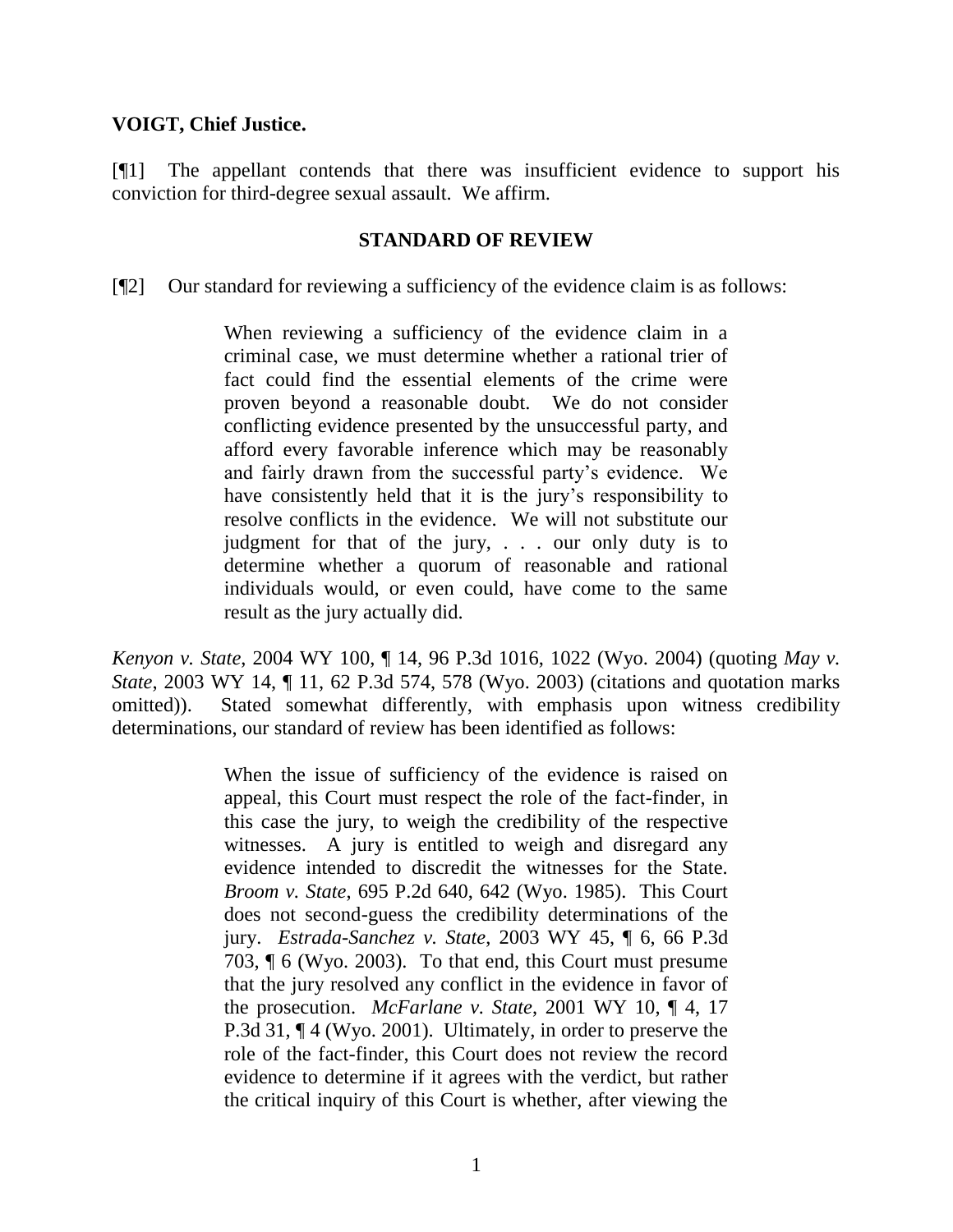evidence in the light most favorable to the prosecution, any rational trier of fact could have found the essential elements of the crime proven beyond a reasonable doubt. *Ekholm v. State*, 2004 WY 159, ¶ 18, 102 P.3d 201, ¶ 18 (Wyo. 2004); *Tanner v. State*, 2002 WY 170, ¶ 7, 57 P.3d 1242, ¶ 7 (Wyo. 2002).

Leyo v. State, 2005 WY 92, ¶ 11, 116 P.3d 1113, 1116-17 (Wyo. 2005).<sup>1</sup>

## **FACTS**

[¶3] The standard of review just elucidated requires us to set forth the facts shown in the trial record in the light most favorable to the State. Because the victim in this case is a minor, and because many of the witnesses also were minors, and because many of the witnesses share the same surname, we will refer to the victim as "the victim," we will identify witnesses by their given name, and we will refer to Mr. Garay as "the appellant."

[¶4] On August 10, 2005, the victim traveled from Salt Lake City, Utah, to Worland, Wyoming, to visit a cousin, Shantell. On the evening of August 12, 2005, the victim and Shantell went to the appellant's house to babysit. The appellant is also the victim's cousin. The appellant left the residence, returning later with T.J. and Jamie. The appellant and T.J. then left to buy alcohol with money given them by Shantell. They returned with a bottle of vodka, from which both the victim and the appellant began to drink.

[¶5] At some point, the victim and Shantell went to Mark's house, where they were later picked up by the appellant and T.J. The four of them drove around town, with the appellant and the victim continuing to drink vodka, while the victim sat on the appellant's lap in the back seat. Along the way, they picked up T.C. and Enrique, whose vehicle had broken down along the road. They then drove to the Rendezvous Lounge, where they picked up Jackie.

 $\overline{a}$ 

<sup>1</sup>Historically, this Court has paid lip service to the concept of giving only the plain error rule's limited review to sufficiency of the evidence issues, but in practice we have performed our usual sufficiency of the evidence analysis whether or not a motion for judgment of acquittal was made in the trial court. In truth, the plain error standard does not lend itself to application where the issue is sufficiency of the evidence. One, there is no "incident" that is alleged to be error, and no objection can be made to the failure to have presented evidence on one or more of the elements of the crime. Two, the "clear and unequivocal rule of law" element of plain error analysis does not "fit" a sufficiency of the evidence analysis. Third, the proposition that a defendant's guilt must be proved with competent evidence bearing upon each of the crime's elements always involves a fundamental right. Finally, a defendant is always prejudiced if he is found guilty and the evidence is not sufficient to establish his guilt. For these reasons, we hereby abandon any adherence to the plain error rule where sufficiency of the evidence is the issue.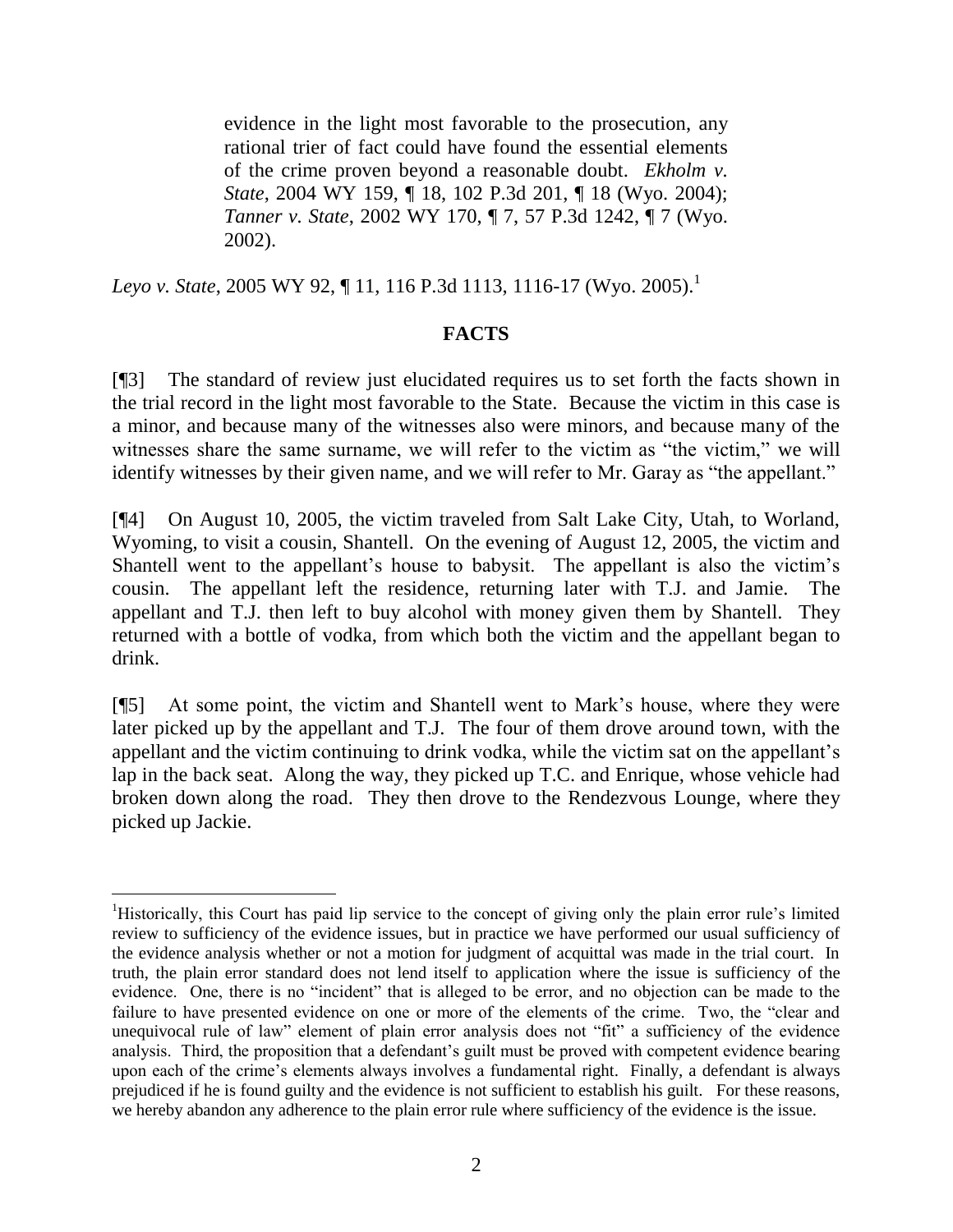[¶6] The group next went to Jackie's house, where the victim, who was visibly drunk, remained outside when the others entered the house. She vomited repeatedly on the front porch. Jackie and other adults directed the victim's friends to move her from the front porch so "the cops" would not notice her. In response, Shantell searched for the victim, finding her in the back yard with the appellant. Shantell attempted to help the appellant with the victim, but the appellant resisted her efforts and insisted on helping the victim by himself. The appellant then carried the victim down into the basement and into a back bedroom, closing the door behind them.

[¶7] Shantell, Enrique, Justin, and T.C. were sitting in the living room just outside the bedroom. Their estimates of the length of time the appellant was in the bedroom with the victim varied, with the longest estimation being 10 to 20 minutes. The victim testified that she recognized the person in the room with her as being the appellant. She identified him by his voice, his shaven head, his headband, and the white sweatshirt he was wearing. She testified that the appellant laid her down on a mattress, laid down beside her, rubbed her arm, and told her he was going to "try something new." He then "pull[ed] and tugg[ed]" her pants off, positioned himself between her legs, and "lick[ed her] private [parts]." The victim testified that she was going in and out of consciousness—passing out—and the next thing she remembered was being on top of the appellant, "going side to side" and falling over, while the appellant struggled to keep her upright so he could "have sex with" her. She testified that she felt his penis "inside" and she felt it "hit my leg."

[¶8] When the appellant left the bedroom, he closed the door behind him, and as Shantell got up to go check on the victim, the appellant said, "[N]o, she's fine." He also said that the victim had vomited on her pants. The appellant left the basement a few minutes later, at which time Shantell, Enrique, T.C., and Justin went into the bedroom. They found the victim lying on the mattress. Her pants were on the floor. Shantell noted that there was no vomit on the victim's pants. After a period of indecision as to what they should do, T.C. covered the victim with a blanket and the group went back out into the living room. T.J. and Jamie then came downstairs. Upon being told the situation, they went into the bedroom and put the victim's pants back on her. In doing so, they noticed that the top button of the pants was missing. The button was found in a "dust ruffle" next to the mattress. Shantell then told Mark about the victim's condition, and Mark carried her to his car and took her and Shantell home.

# **DISCUSSION**

[¶9] Eventually, the victim's parents learned about the incident and, after an investigation, the appellant was charged with third-degree sexual assault, in violation of Wyo. Stat. Ann. § 6-2-304(a)(i) (LexisNexis 2005), which reads as follows: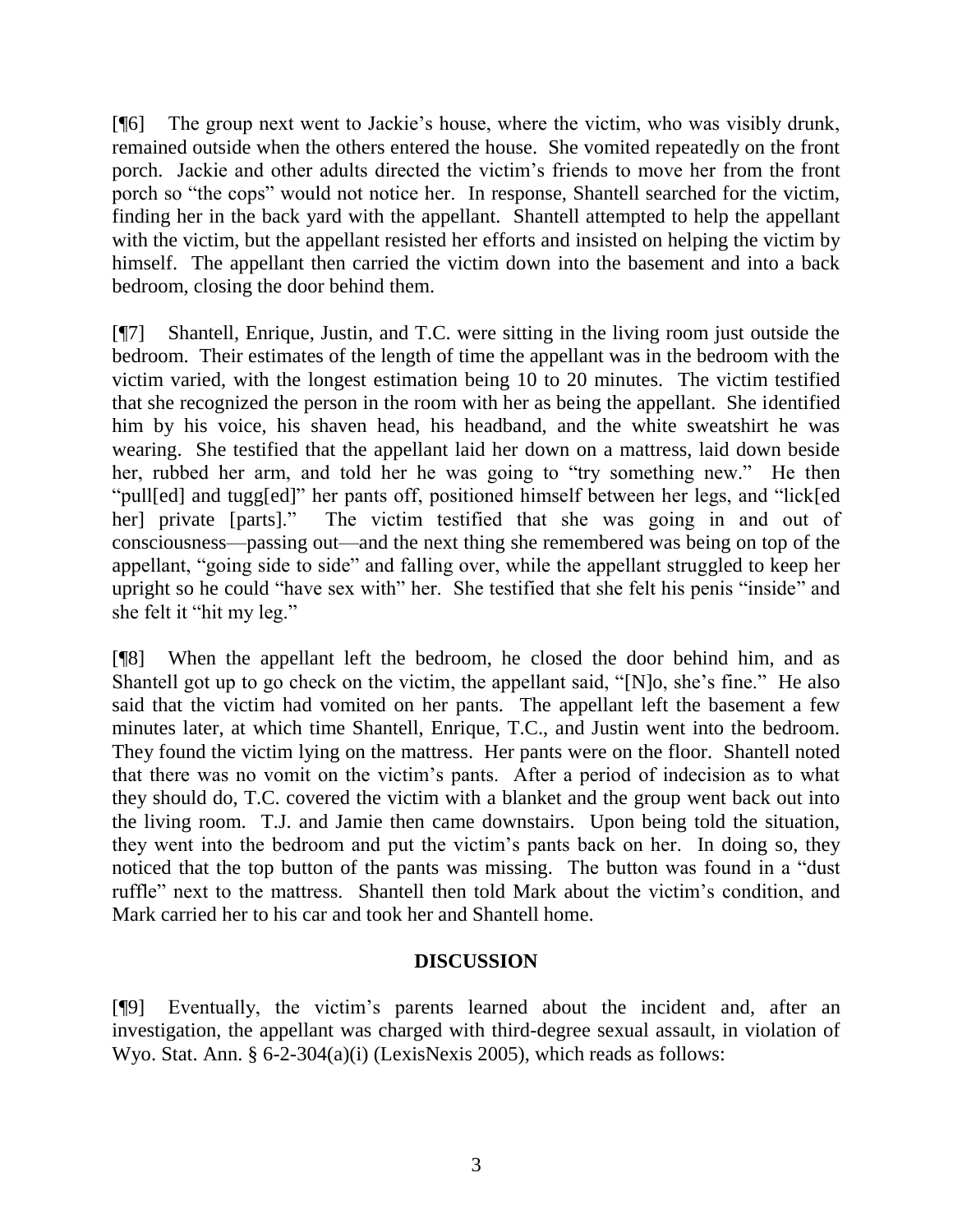(a) An actor commits sexual assault in the third degree if, under circumstances not constituting sexual assault in the first or second degree;

> (i) The actor is at least four (4) years older than the victim and inflicts sexual intrusion on a victim under the age of sixteen (16) years[.]

((i) and (ii) Repealed by Laws 2007, ch. 159  $\S$  3.) The elements of that crime, as the jury was instructed in this case, are as follows:

- 1. On or about the 12th or 13th day of August, 2005.
- 2. In Washakie County, Wyoming.
- 3. The Defendant, Raul Garay.
- 4. Inflicted sexual intrusion upon [the victim].

5. The Defendant was at least four years older than [the victim]; and

6. [The victim] was under the age of sixteen years.

[¶10] After a jury trial, the appellant was convicted of third-degree sexual assault and was sentenced to incarceration for a term of 13 to 15 years. The only element of the crime contested in this appeal is whether the appellant inflicted sexual intrusion upon the victim. The appellant does not challenge the fact that any incident, if such occurred, occurred in Washakie County, Wyoming, on or about August 12-13, 2005, and that, at the time, he was 29 years of age and the victim was 14 years of age.

[¶11] We will affirm the appellant's conviction because (1) the appellant's arguments are based almost exclusively upon inferences he wishes the jury would have drawn from the evidence, rather than the inferences the jury apparently did draw; (2) the focus of the appellant's brief and oral argument was upon the supposed lack of qualifications of one of the State's expert witnesses, despite the fact that he did not object below to the witness's qualifications and, in fact, waived the necessity of a *Daubert* hearing; and (3) the trial record contains not just sufficient evidence, but abundant evidence, of the appellant's guilt, with or without the drawing of any inferences and with or without the expert's testimony.

[¶12] Several witnesses saw the 29-year-old appellant take a drunken 14-year-old girl into a bedroom and shut the door. When they went in, she had her pants on. When he